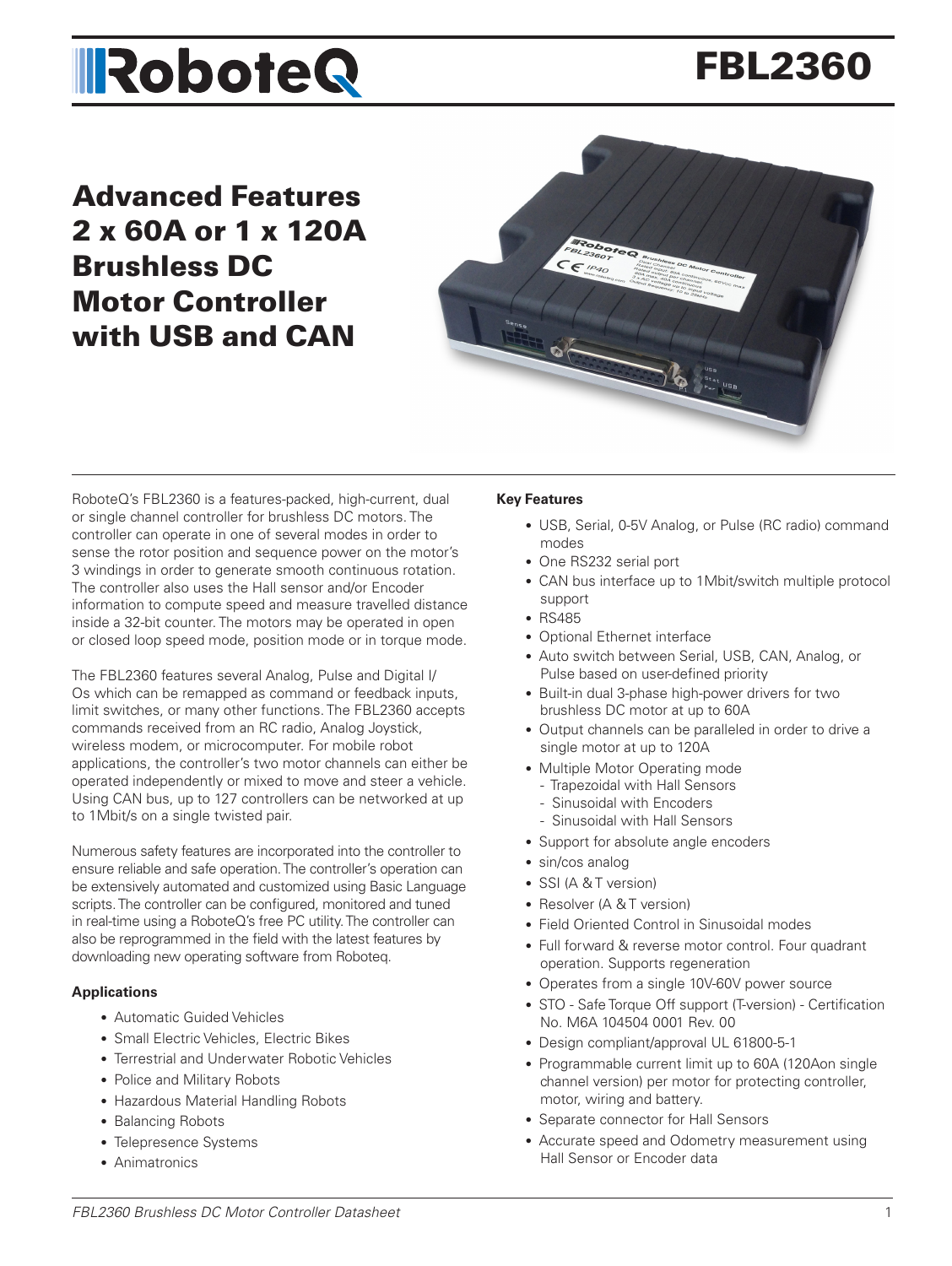

**IRobote** 

• Watchdog for automatic motor shutdown in case of command loss

• Separate Programmable acceleration and deceleration

• Stall detection and selectable triggered action if Amps is

• Ultra-efficient 2.5 mOhm ON resistance MOSFETs

• Overtemperature protection

(1.25 mOhm on Single Channel)

outside user-selected range • Short circuit protection

• Diagnostic LED

for each motor

- ABS plastic enclosure with heat conducting bottom plate
- Efficient heat sinking. Operates without a fan in most applications.
- Dustproof and weather resistant. IP40 rating
- Power wiring 0.25" Faston tabs
- 5.5" (139.7mm) L, 5.5" W (139.7mm), 1.0" (25mm) H
- -40o to +85o C operating environment
- 1 lbs (500g)
- Easy configuration, tuning and monitory using provided PC utility
- Field upgradeable software for installing latest features via the internet Orderable Product References
- Field upgradeable software for installing latest features via the internet Orderable Product References
- Up to 8 Analog Inputs for use as command and/or feedback
- Up to 8 Pulse Length, Duty Cycle or Frequency Inputs for use as command and/or feedback
- Up to 10 Digital Inputs for use as Deadman Switch. Limit Switch, Emergency stop or user inputs
- Inputs for up to 2 Quadrature Encoders
- 4 general purpose 24V, 1.5A output for brake release or accessories
- Selectable min, max, center and dead band in Pulse and Analog modes
- Selectable exponentiation factors for each command inputs
- Trigger action if Analog, Pulse or Hall counter capture are outside user selectable range (soft limit switches)
- Open loop or closed loop speed control operation
- Closed loop position control with encoder, hall sensors, analog or pulse/frequency feedback
- Torque mode
- PID control loop
- Built-in Battery Voltage and Temperature sensors
- Optional backup power input for powering safely the controller if the main motor batteries are discharged
- Power Control wire for turning On or Off the controller from external microcomputer or switch
- No consumption by output stage when motors stopped
- Regulated 5V output for powering RC radio, RF Modem, sensors or microcomputer

### Specifications and Listings

Controller is designed and build to comply with UL and IEC specifications and standards, but is approved only under the mentioned standards on this datasheet.

| <b>Reference</b> | <b>Number of Channels</b> | <b>Amps/Channel</b> | <b>Volts</b> | <b>Ethernet</b> | <b>STO</b> |
|------------------|---------------------------|---------------------|--------------|-----------------|------------|
| FBL2360(A)       |                           | 60                  | 60           | <b>No</b>       | No.        |
| FBL2360(A)S      |                           | 120                 | 60           | <b>No</b>       | No         |
| <b>FBL2360T</b>  | 2                         | 60                  | 60           | <b>No</b>       | Yes        |
| <b>FBL2360TS</b> |                           | 120                 | 60           | <b>No</b>       | Yes        |
| <b>FBL2360E</b>  |                           | 60                  | 60           | Yes             | No         |
| <b>FBL2360ES</b> |                           | 120                 | 60           | Yes             | No         |
| <b>FBL2360TE</b> | っ                         | 60                  | 60           | Yes             | Yes        |
| FBL2360TES       |                           | 120                 | 60           | Yes             | Yes        |

### Orderable Product References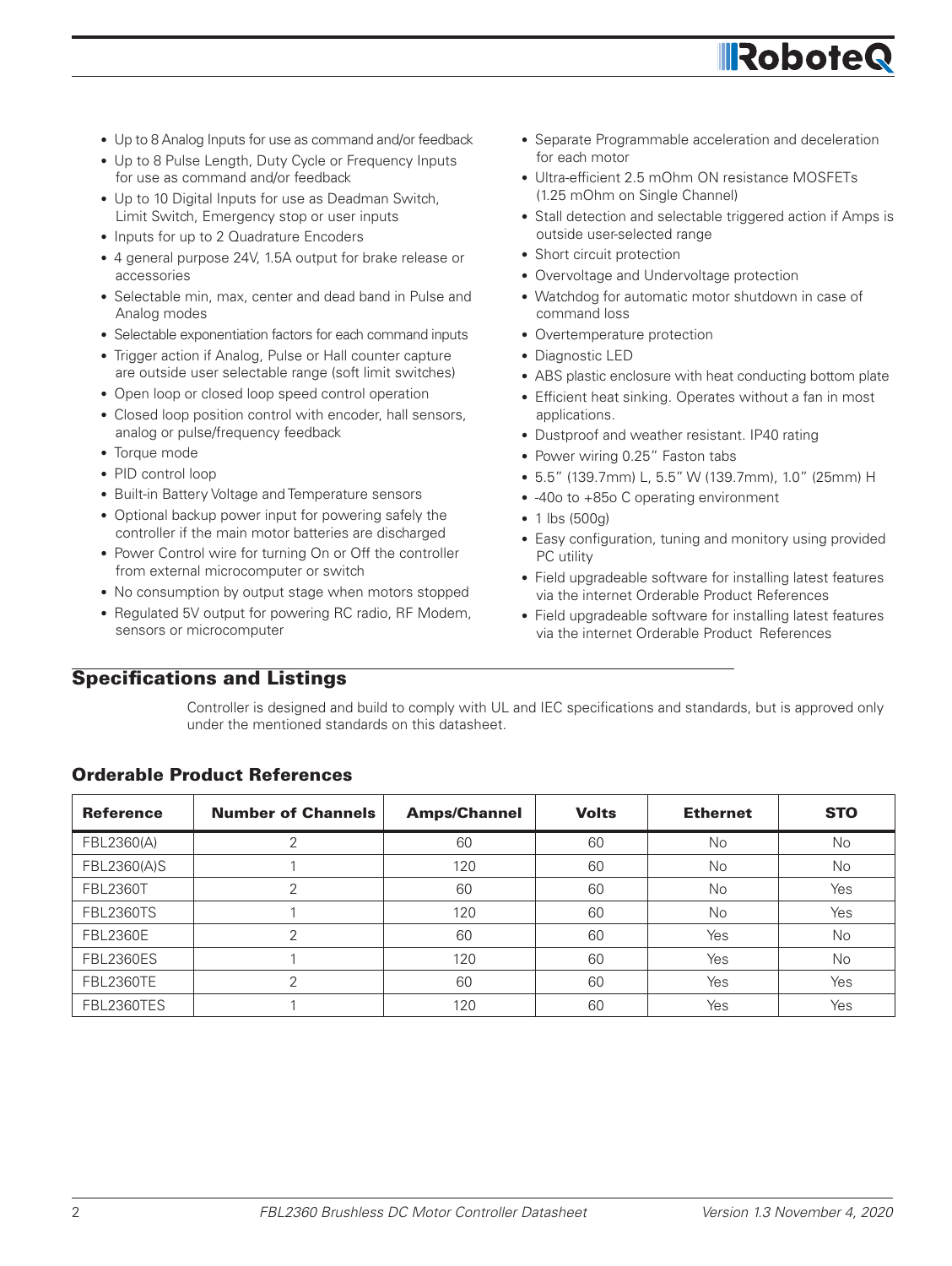# Important Safety Disclaimer

**Dangerous uncontrolled motor runaway condition can occur for a number of reasons, including, but not limited to: command or feedback wiring failure, configuration error, faulty firmware, errors in user script or user program, or controller hardware failure.**

**The user must assume that such failures can occur and must make his/her system safe in all conditions. Roboteq will not be liable in case of damage or injury as a result of product misuse or failure.**

#### Power Wires Identifications and Connection

Power connections are made by means of faston tabs located at the back of the controller.





FIGURE 2. FBL2360 rear view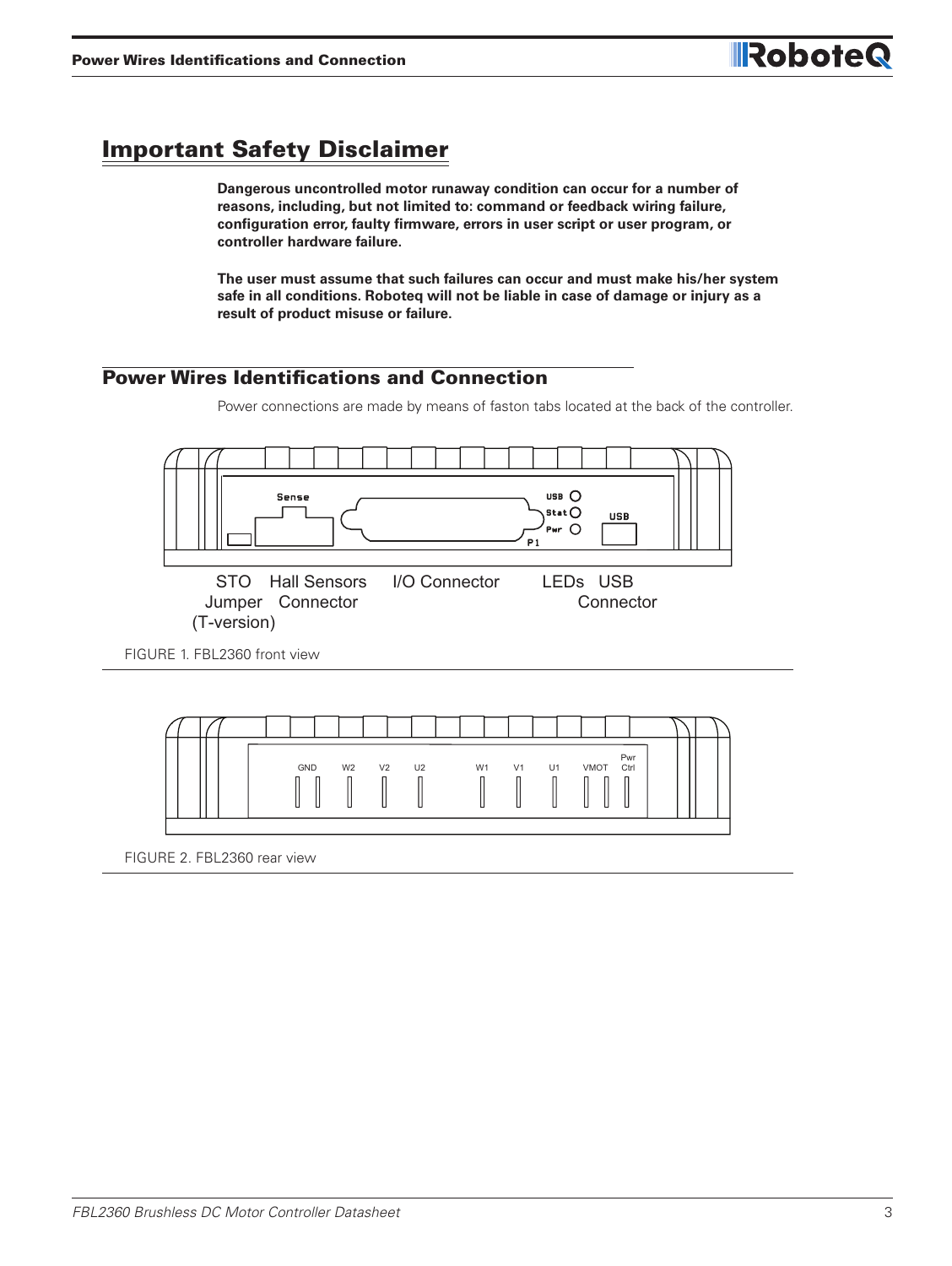

The diagram below shows how to wire the controller and how to turn power On and Off.

VMot Ground Ground

Power Control



# Important Warning

**Carefully follow the wiring instructions provided in the Power Connection section of the User Manual. The information on this datasheet is only a summary.**

#### Mandatory Connections

It is imperative that the controller is connected as shown in the above diagram in order to ensure a safe and trouble-free operation. All connections shown as thick black lines line are mandatory. The controller must be powered On/Off using switch SW1on the PwrCtrl tab. Use a suitable high-current fuse F1 (check table 12) as a safety measure to prevent damage to the wiring in case of major controller malfunction.

#### Emergency Switch or Contactor

The battery must be connected in permanence to the controller's Vmot tabs via a high-power emergency switch or contactor SW2 as additional safety measure. The user must be able to deactivate the switch or contactor at any time, independently of the controller state.

#### Electrostatic Discharge Protection

In accordance with IEC 61000-6-4, Roboteq Motor Controllers are designed to withstand ESD up to 4kV touch and 8kV air gap. This protection is implemented without any additional external connections required.

Some specifications, such as EN12895, require a higher level of protection. To maximize ESD protection, up to 8kV touch and 15kV air gap, you may connect the metallic heatsink of the controller to your battery negative terminal. See App Note 062918 for example connections.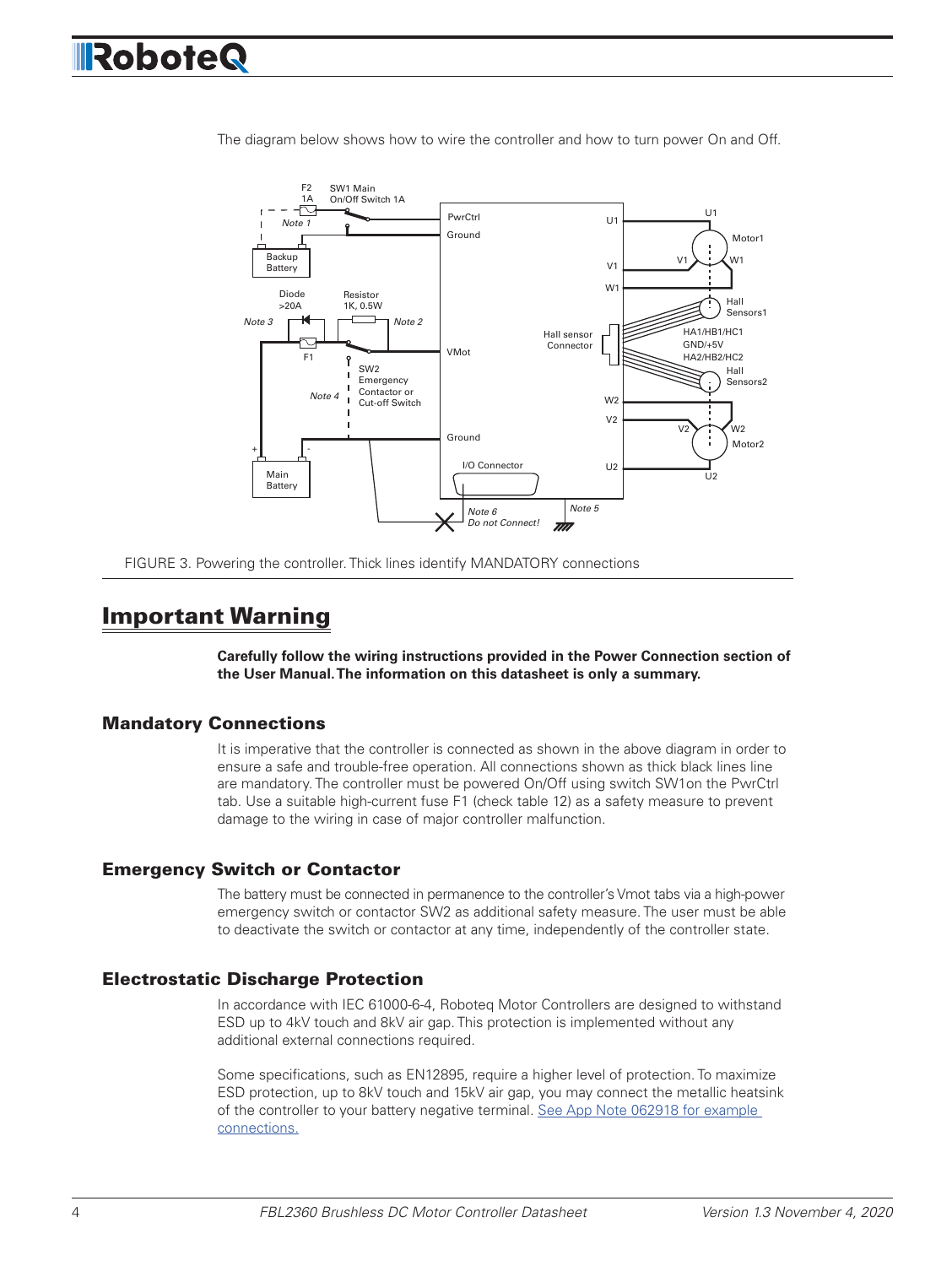

#### Precautions and Optional Connections

Note 1: Backup battery to ensure motor operation with weak or discharged batteries, connect a second battery to the Power Control wire/terminal via the SW1 switch.

Note 2: Use precharge 1K, 0.5W Resistor to prevent switch arcing.

Note 3: Insert a high-current diode to ensure a return path to the battery during regeneration in case the fuse is blown.

Note 4: Optionally ground the Vmot tabs when the controller is Off if there is any concern that the motors could be made to spin and generate voltage in excess of 60V.

Note 5: Connect the controller's bottom plate to a wire connected to the Earth while the charger is plugged in the AC main, or if the controller is powered by an AC power supply. Note 6: Beware not to create a path from the ground pins on the I/O connector and the battery minus terminal.

#### Single Channel Wiring

On the Single Channel FBL2360S, the each of the motor wire must be connected to both output tabs of the same letter as shown in the figure below. Use the Encoders and/or Hall sensors of Channel 1 for operation.



FIGURE 4. Single Channel wiring diagram

# Important Warning

**This wiring must be done only on the single channel version of the controller. Paralleling the wires on a dual channel product will cause permanent damage. Verify that your controller is an FBL2360S before you wire in this manner.**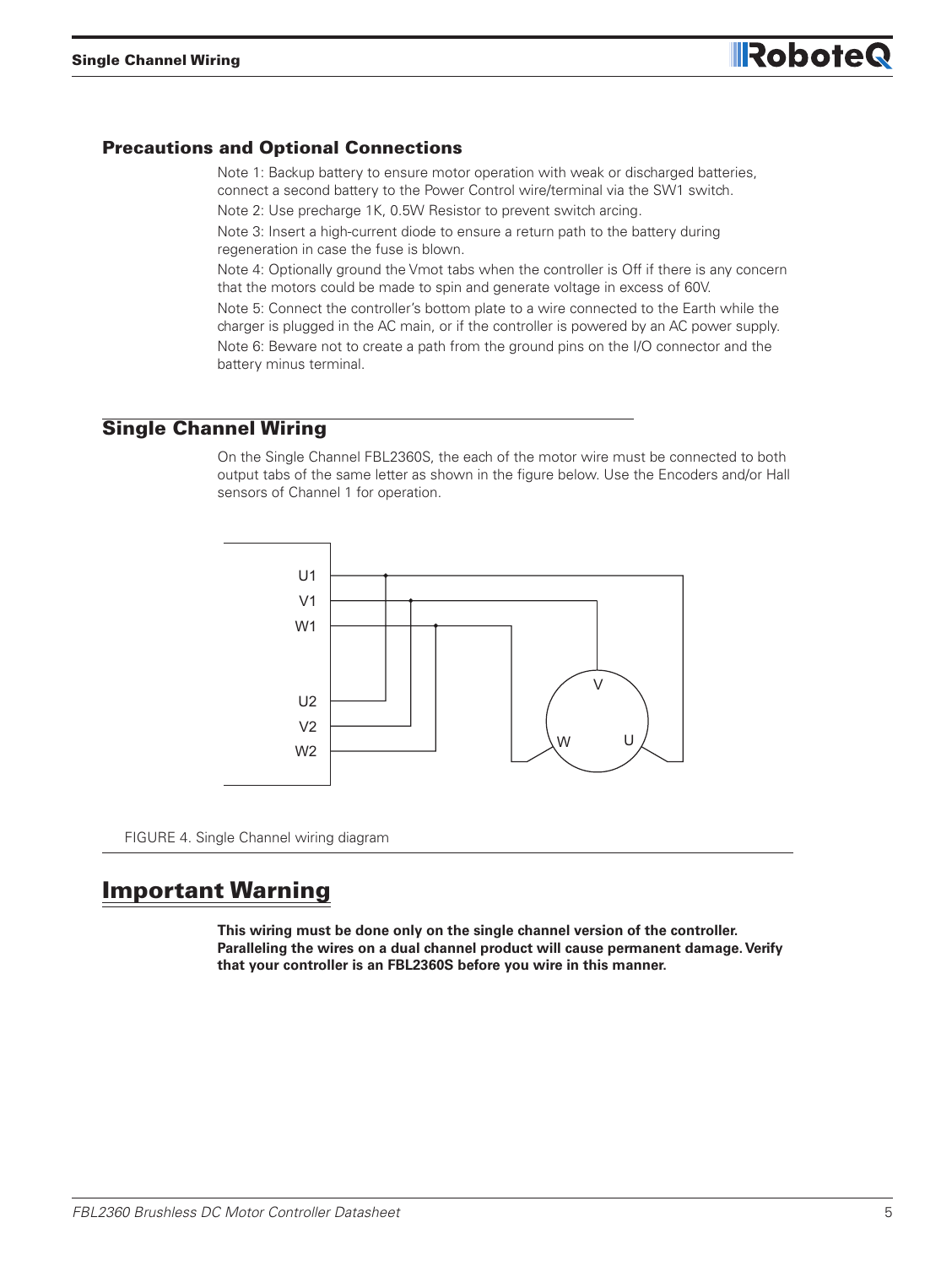### Use of Safety Contactor for Critical Applications

An external safety contactor must be used in any application where damage to property or injury to person can occur because of uncontrolled motor operation resulting from failure in the controller's power output stage.



#### FIGURE 5. Contactor wiring diagram

The contactor coil must be connected to a digital output configured to activate when "No MOSFET Failure". The controller will automatically deactivate the coil if the output is expected to be off and battery current of 1A or more is measured for more than 0.5s. This circuit will not protect against other sources of failure such as those described in the "Important Safety Disclaimer" on page 3.

#### Controller Mounting

During motor operation, the controller will generate heat that must be evacuated. The published amps rating can only be fully achieved if adequate cooling is provided. Good conduction cooling can be achieved by having the bottom surface of the case making direct contact with a metallic surface (chassis, cabinet). The mounting has to be like that, so that the thermal-safety limits are not exceeded.

#### Hall Sensors Connection

Connection to the Hall Sensors is done using a special connector on the front side of the controller. The Hall sensor connector is a 10-pin Molex Microfit 3.0, ref. 43025-1000. Pin assignment is in the table below.

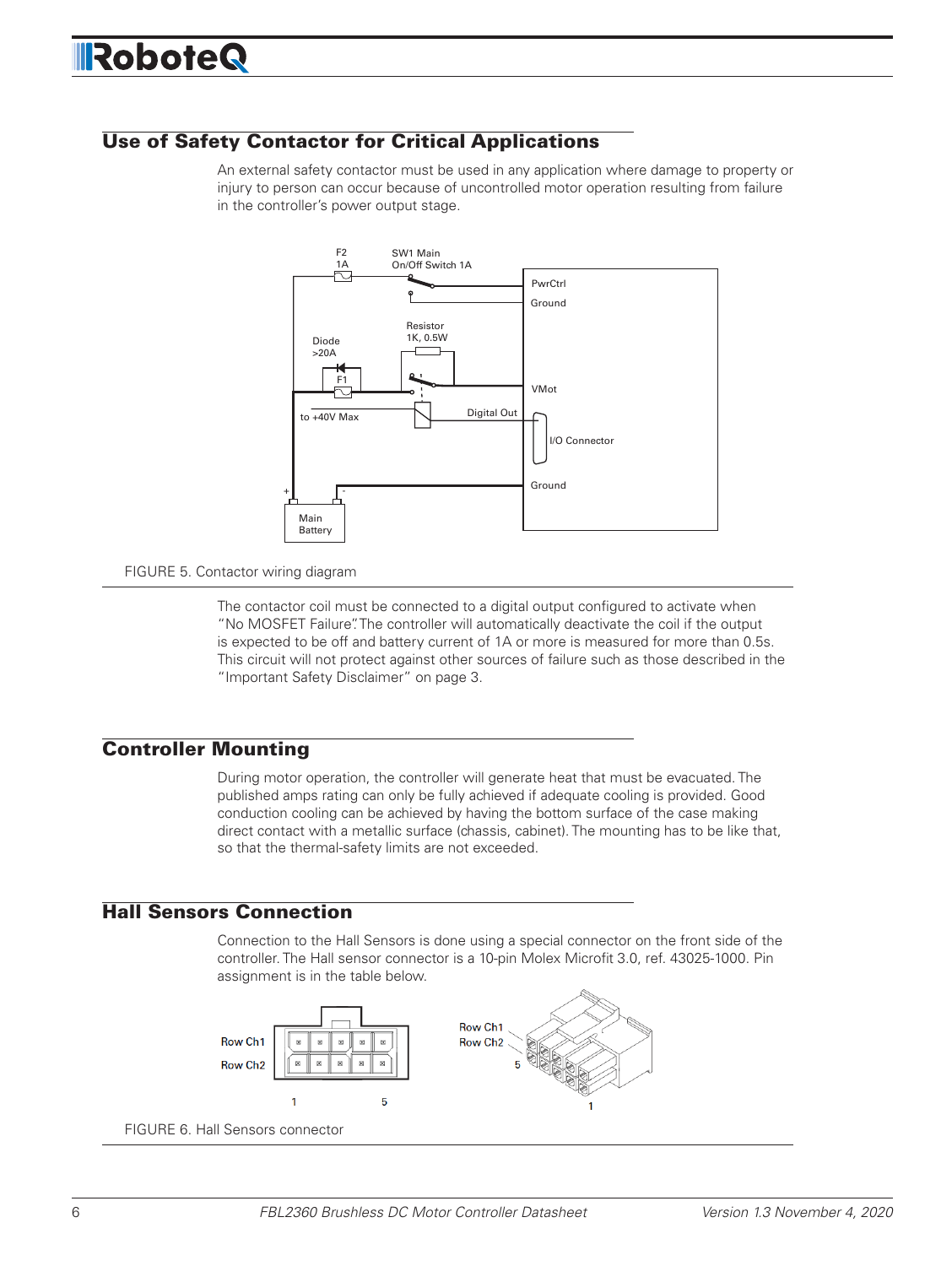TABLE 1.

| <b>Pin Number</b>   |                | -7                  | -<br>٠a             | Δ       | э      |
|---------------------|----------------|---------------------|---------------------|---------|--------|
| Row Ch1             | 5 <sub>V</sub> | Hall1 C             | Hall1 B             | Hall1 A | Ground |
| Row Ch <sub>2</sub> | 5 <sub>V</sub> | Hall <sub>2</sub> C | Hall <sub>2</sub> B | Hall2 A | Ground |

#### Hall Sensor vs Motor Output sequencing

The controller requires the Hall sensors inside the motor to be 120 degrees apart. The controller's 3-phase bridge will activate each of the motor winding according to the sequence shown in the figure below.



#### Connection to SPI Absolute Encoder

In Sinusoidal Mode, the FBL2360 and FBL2360S models can use motors equipped with absolute angle sensors with SPI interface, such as found on the BL167 or BL90 motors from Micromotor. When enabled, the SPI signals are found on the 10-pin Molex connector that is otherwise used for the Hall Sensors. The controller issues a clock and select signal. When two motors are used, these signals must be connected to both sensors. Serial data from each sensor is captured on separate input pins. The SPI Encoder is not available on 'A', 'T' and 'E' versions of Roboteq products.



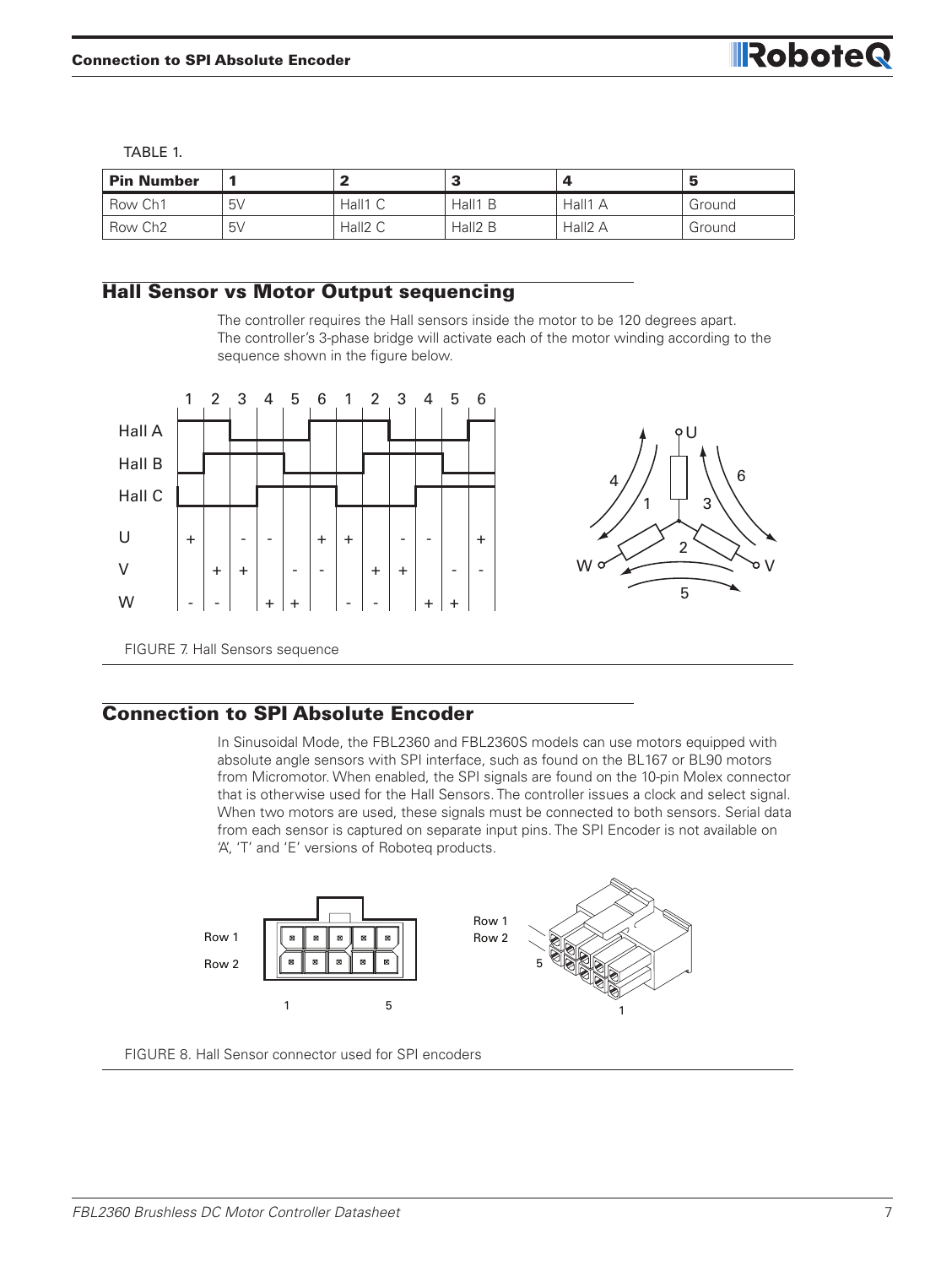#### TABLE 2.

| <b>Pin Number</b> |    |           | - 1       |      | э          |
|-------------------|----|-----------|-----------|------|------------|
| Row               | 5V | <b>NC</b> | <b>NC</b> | Sei  | <b>GND</b> |
| Row 2             | 5V | Clock     | Data 2    | Data | <b>GND</b> |

#### Connection to SSI Absolute Encoder

In Sinusoidal Mode, the controller can use motors equipped with absolute angle sensors with SSI interface. When enabled, the SSI signals are found on the 10-pin Molex connector that is otherwise used for the Hall Sensors. The controller issues a differential clock signal and expects a 12-bit differential data signal from the encoder. When two motors are used, these signals must be connected to both sensors. Serial data from each sensor is captured on separate input pins. The SSI Encoder is only featured on 'A', 'T' and 'E' versions of Roboteq products.

TABLE 3.

| <b>Pin Number</b> |                |                      |           |        | э          |
|-------------------|----------------|----------------------|-----------|--------|------------|
| Row               | 5 <sub>V</sub> | $\cap$ $\vee$<br>ULN | Data $2-$ | Data 1 | <b>GND</b> |
| Row 2             | 5 <sub>V</sub> | Clock +              | Data 2 +  | Data i | <b>GND</b> |

#### Connection to Analog Sin/Cos Absolute Encoder

The FBL2360 has 4 high-speed analog inputs that can be used to capture absolute angle position from resolvers or magnetic sensors with sin/cos voltage outputs. The signal must be 0-5V max with the 0 at 2.500V. The table below shows the signals assignment on the 25-pin connector.

#### TABLE 4.

| <b>Signal</b>    | <b>Pin Number</b> | <b>Pin Name</b> |
|------------------|-------------------|-----------------|
| Sin1             | 9                 | ASIN1           |
| Cos1             | 10                | ACOS1           |
| Sin <sub>2</sub> | 24                | ANA7/ASIN2      |
| Cos2             | 12                | ANA8/ACOS2      |

#### Connecting Resolver

Resolver wiring is similar to a Sin/Cos sensor with the addition of an excitation signal. Diagram below shows the necessary connections.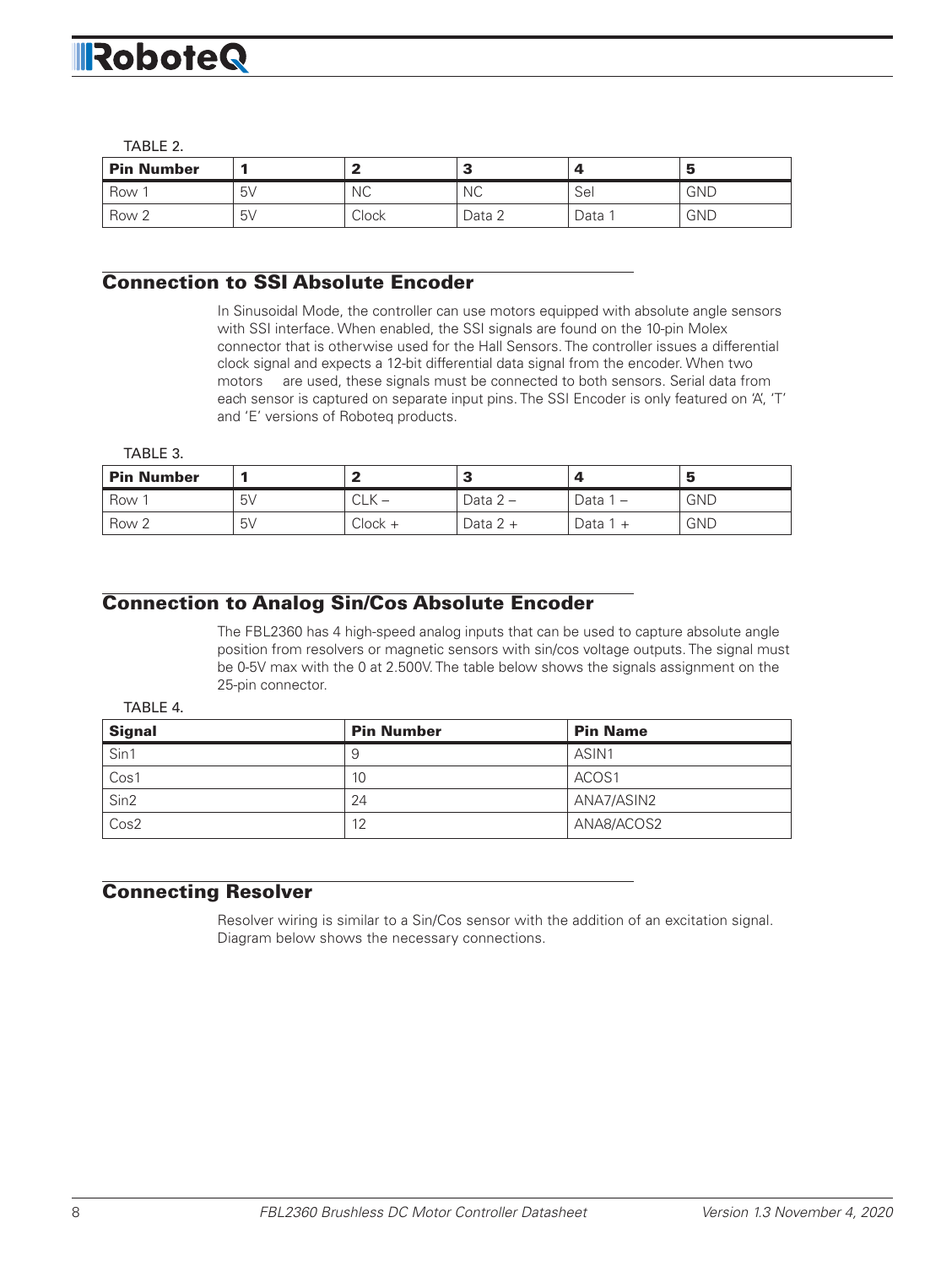

The table below shows the signals assignment on the 25-pin connector.

| TABLE 5.         |                   |                 |
|------------------|-------------------|-----------------|
| <b>Signal</b>    | <b>Pin Number</b> | <b>Pin Name</b> |
| Sin1             | 9                 | ASIN1           |
| Cos1             | 10                | ACOS1           |
| Sin2             | 24                | ANA7/ASIN2      |
| Cos <sub>2</sub> | 12                | ANA8/ACOS2      |
| Exc              | 17                | ANA4/EXC        |
| <b>GND</b>       | 1-5 or 13         | <b>GND</b>      |

### Commands and I/O Connections

Connection to RC Radio, Microcomputer, Joystick and other low current sensors and actuators is done via the DB25 connector. The functions of many pins vary depending on controller model and user configuration. Pin assignment is found in the table below.



FIGURE 9. Main Connector pin locations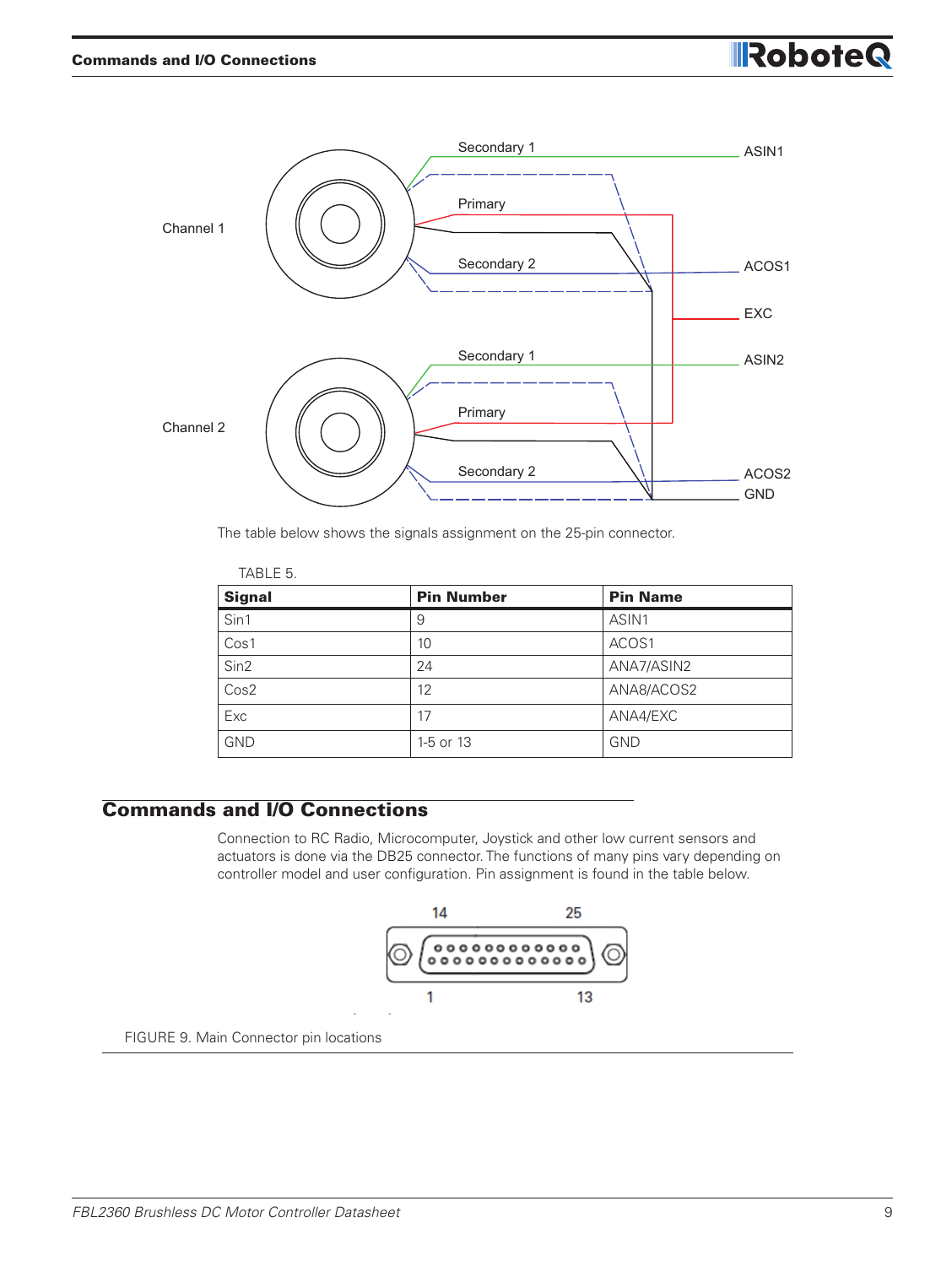TABLE 6.

| <b>Connector</b><br>Pin                                              | <b>Power</b> | <b>Dout</b> | Com           | <b>Pulse</b>    | Ana                        | <b>Dinput</b>                 | <b>Enc</b>         | Hall $(4)$ | <b>Default</b><br><b>Config</b> |
|----------------------------------------------------------------------|--------------|-------------|---------------|-----------------|----------------------------|-------------------------------|--------------------|------------|---------------------------------|
| $\mathbf{1}$                                                         | <b>GND</b>   |             |               |                 |                            |                               |                    |            |                                 |
| 14                                                                   | 5VOut        |             |               |                 |                            |                               |                    |            |                                 |
| $\overline{2}$                                                       |              |             | <b>RSTxD</b>  |                 |                            |                               |                    |            | <b>RS232Tx</b>                  |
| 15                                                                   |              |             |               | RC1             | ANA1                       | DIN1/<br>STO1 (2)             |                    | Hall1A     | RCRadio1 (3)                    |
| 3                                                                    |              |             | <b>RS RxD</b> |                 |                            |                               |                    |            | RS232Rx                         |
| 16                                                                   |              |             |               | RC <sub>2</sub> | ANA <sub>2</sub>           | DIN2/<br>STO <sub>2</sub> (2) |                    | Hall1B     | RCRadio2 (3)                    |
| $\overline{4}$                                                       |              |             |               | RC3             | ANA3                       | DIN <sub>3</sub>              |                    | Hall1C     | AnaCmd1 (1)                     |
| 17                                                                   |              |             |               | RC4             | ANA4/EXC                   | DIN4                          |                    | Hall2A     | AnaCmd2 (1)                     |
| 5                                                                    | <b>GND</b>   |             |               |                 |                            |                               |                    |            |                                 |
| 18                                                                   |              | DOUT1       |               |                 |                            |                               |                    |            | Motor Brake 1                   |
| 6                                                                    |              | DOUT2       |               |                 |                            |                               |                    |            | Motor Brake 2                   |
| 19                                                                   |              | DOUT3       |               |                 |                            |                               |                    |            | Contactor                       |
| $\overline{7}$                                                       |              | DOUT4       |               |                 |                            |                               |                    |            | Unused                          |
| 20                                                                   |              |             | CANH          |                 |                            |                               |                    |            | Unused                          |
| 8                                                                    |              |             | CANL          |                 |                            |                               |                    |            | Unused                          |
| 21                                                                   |              |             |               | RC <sub>5</sub> | ANA5                       | DIN <sub>5</sub>              | ENC <sub>2</sub> A | Hall2B     | Unused                          |
| 9                                                                    |              |             |               |                 | ASIN1                      | DIN9                          |                    |            | Unused                          |
| 22                                                                   |              |             |               | RC6             | ANA6                       | DIN <sub>6</sub>              | ENC2B              | Hall2C     | Unused                          |
| 10                                                                   |              |             |               |                 | ACOS1                      | <b>DIN10</b>                  |                    |            | Unused                          |
| 23                                                                   |              |             | $485 +$       |                 |                            |                               |                    |            | RS485 +                         |
| 11                                                                   |              |             | $485 -$       |                 |                            |                               |                    |            | RS485-                          |
| 24                                                                   |              |             |               | RC7             | ANA7/<br>ASIN <sub>2</sub> | DIN7                          | ENC1A              |            | Unused                          |
| 12                                                                   |              |             |               | RC <sub>8</sub> | ANA8/<br>ACOS2             | DIN8                          | ENC1B              |            | Unused                          |
| 25                                                                   | 5VOut        |             |               |                 |                            |                               |                    |            |                                 |
| 13                                                                   | <b>GND</b>   |             |               |                 |                            |                               |                    |            |                                 |
| Note 1: Analog command is disabled in factory default configuration. |              |             |               |                 |                            |                               |                    |            |                                 |

Note 2: STO functionality only available in T versions. See STO section for details.

Note 3: Pulse input enable by default on firmware version prior to v2.0

Note 4: Hall inputs are activated in DB25 connector in firmware v2.0 or later and only if Molex input is configured as SSI Input. In that case user has to install 1K pull up resistor between each hall signal and 5VOut.

#### Default I/O Configuration

While the controller can be configured so that practically any Digital, Analog and RC pin can be used for any purpose, the controller's factory default configuration provides an assignment that is suitable for most applications. The figure below shows how to wire the controller to two analog potentiometers, an RC radio, and the RS232 port. It also shows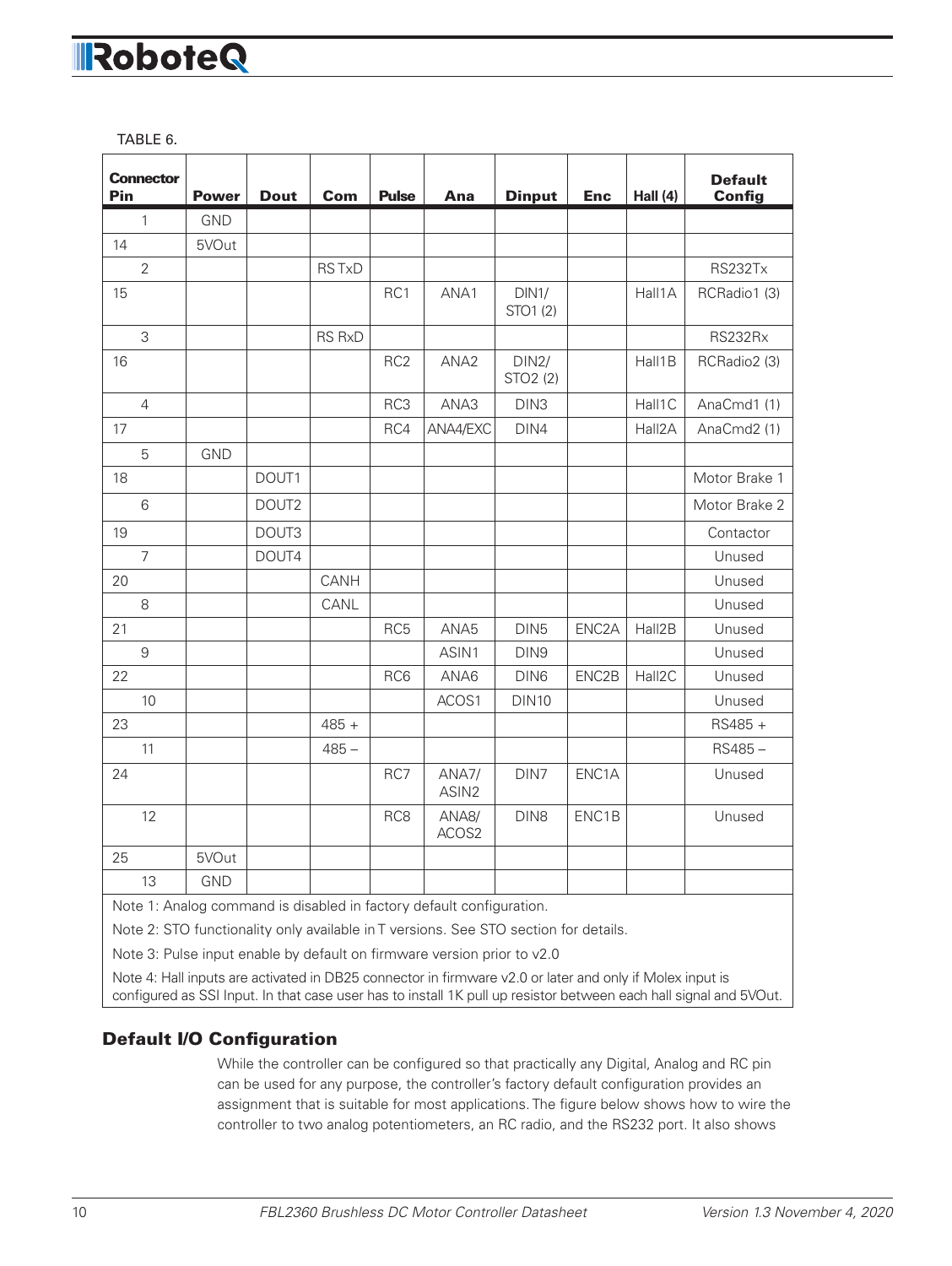how to connect two outputs to motor brake solenoids and another output to an external status LED. You may omit any connection that is not required in your application. The controller automatically arbitrates the command priorities depending on the presence of a valid command signal in the following order: 1-RS232, 2-RC Pulse, 3-None. If needed, use the Roborun+ PC Utility to change the pin assignments and the command priority order.



FIGURE 10. Factory default pins assignment

#### Enabling Analog Commands

For safety reasons, the Analog command mode is disabled by default. To enable the Analog mode, use the PC utility and set Analog in Command Priority 2 or 3 (leave Serial as priority 1). Note that by default the additional securities are enabled and will prevent the motor from starting unless the potentiometer is centered, or if the voltage is below 0.25V or above 4.75V. The drawing shows suggested assignment of Pot 1 to ANA1 and Pot 2 to ANA4. Use the PC utility to enable and assign analog inputs.

#### USB Communication

Use USB only for configuration, monitoring and troubleshooting. USB is not a reliable communication method when used in an electrically noisy environments and communication will not always recover after it is lost without unplugging and replugging the connector, or restarting the controller. Always prefer RS232 communication when interfacing to a computer. USB and CAN can operate at the same time on the FBL2360. Plugging USB to a computer will not disable CAN interface.

#### RS485 Communication

RS485 is an industry standard for defining serial communication. Due to its balanced signalling, RS485 is effective over distances, even if other electrical signals are present. Its stability makes it well suited to connect multiple receivers to a single network. You can operate RS485 in half-duplex mode and it is well suited for use with the Modbus protocol. On the 25-pin connector, RS485+ and RS485- pins are present.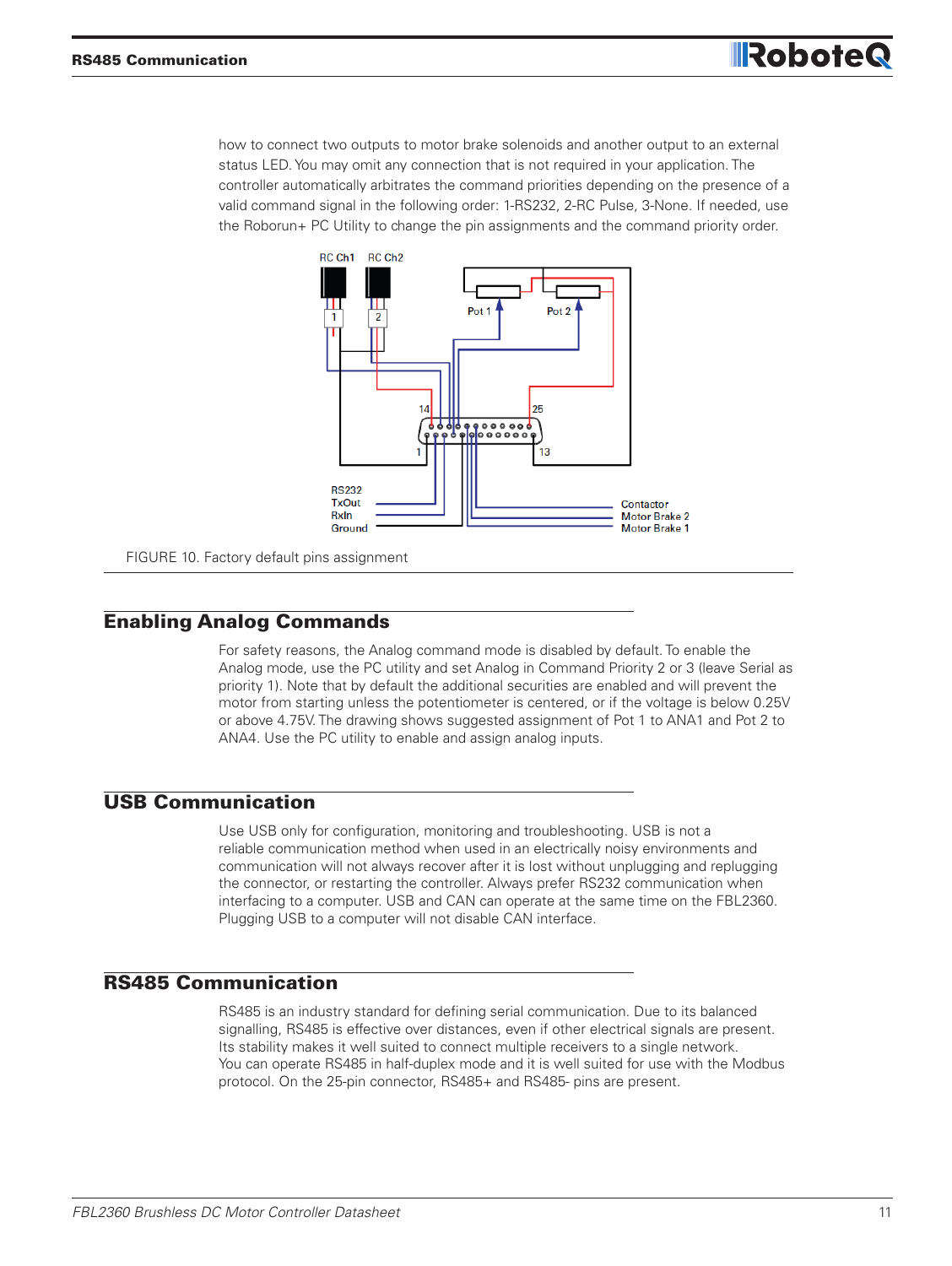#### Ethernet Communication

Ethernet communication is currently only available on the E versions of applicable Roboteq product. There is a connection port on the top of the unit for easy and rapid access. While the TCP and Modbus TCP protocols are supported, Serial is the preferred method to access all native commands.

#### Status LED Flashing Patterns

After the controller is powered on, the Power LED will tun on, indicating that the controller is On. The Status LED will be flashing at a two second interval. The flashing pattern and colour provides operating or exception status information.



FIGURE 12. Exception or Fault Flashing Patterns

Additional status information may be obtained by monitoring the controller with the PC utility.

#### Battery Backed Clock and Variables

The battery backed clock and variables feature allows accurate time/date stamping of information such as status and error reports. It is important to note that the only Roboteq products that include this feature are ones that specifically say that battery backed clock is a product feature. If your Roboteq product has displayed time/date information but the product does not specifically list the battery backed clock as a feature, then the information displayed is random and not accurate.

The location of the battery is dependent on the product. However, any Roboteq product with this feature will run it on a 3V, 12.5mm coin style battery. The clock is accessible via the ^BEE commands and user input variables will remain even if the unit is powered off.

Please Note: Customers will be required to install the battery for the clock (type BR-1225), themselves. Units do not ship with the battery for the Battery Backed Clock, installed.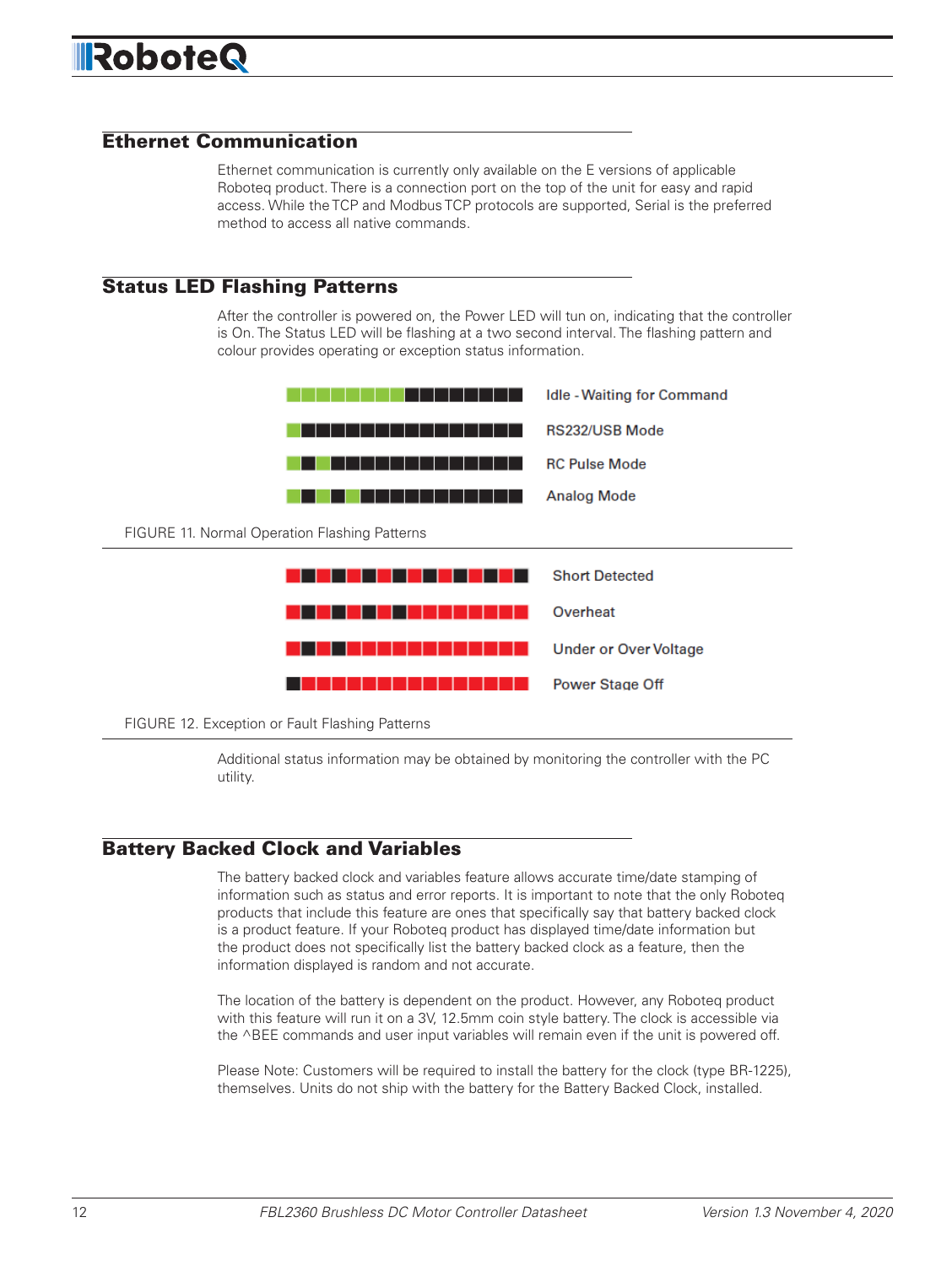#### Measured and Calculated Amps

The controller includes Amps sensors in line with the motor terminals. Motor Amps are measured with precision. Battery Amps are estimated mathematically.

When motor is rotating, amps are AC. The FBL2360 measures and is rated based on RMS Amps. The table below shows the relation between the RMS current and the DC Equivalent in Sinusoidal and Trapezoidal modes. In sinusoidal mode, DC equivalent are the amps resultant from the torque (Iq) and quadrature (Id) vectors. In trapezoidal mode, they are the DC amps that flow through the two coils that are active at any one time.

|                    | <b>Amps RMS</b> | <b>DC Equivalent</b> |  |  |
|--------------------|-----------------|----------------------|--|--|
| <b>Sinusoidal</b>  | 120A            | 170A (Irms * 1.414)  |  |  |
|                    | 60A             | 85A (Irms * 1.414)   |  |  |
| <b>Trapezoidal</b> | 120A            | 147A (Irms * 1.225)  |  |  |
|                    | 60A             | 73.5 (Irms * 1.225)  |  |  |

#### Safe Torque Off - STO (Certification No. M6A 104504 0001 Rev 00)

Safe Torque Off is a safe method for switching controller in a state where no torque is generated, regardless whether the controller is operating normally or is faulty. When STO is enabled, two digital inputs, DIN1 and DIN2 are remapped as STO1 and STO2. The inputs are redundant and both must have a 6V to 30V signal present at the same time in order for the Power MOSFETs to be energized. The controller will perform a self-check of the STO circuit at every power on and every time the STO inputs go from any state to both high. Once the STO hardware is verified to work, the controller will safely allow the motors to be energized. If either input is below 1V, the controller's outputs will be disabled. The STO circuit is verified and validated and can therefore be trusted instead of external relays. See STO Manual for more information and maintenance instructions.

By factory default STO functionality is disabled. It must be enabled by removing the jumper located on the controller's PCB. STO functionality is only available in the T version of the controller.



| STO <sub>1</sub> | STO <sub>2</sub> | <b>Motors Output</b> |
|------------------|------------------|----------------------|
| Low              | Low              | Disabled             |
| High             | Low              | Disabled/Fault       |
| Low              | High             | Disabled/Fault       |
| High             | High             | Enabled              |

Figure 13. STO input levels effects on controller output

The STO function is compliant to:

- IEC 61800-5-2:2007, SIL 3
- IEC 61508:2010, SIL 3
- IEC 62061:2005, SIL 3
- ISO 13849-1:2015, Category 3 Performance Level e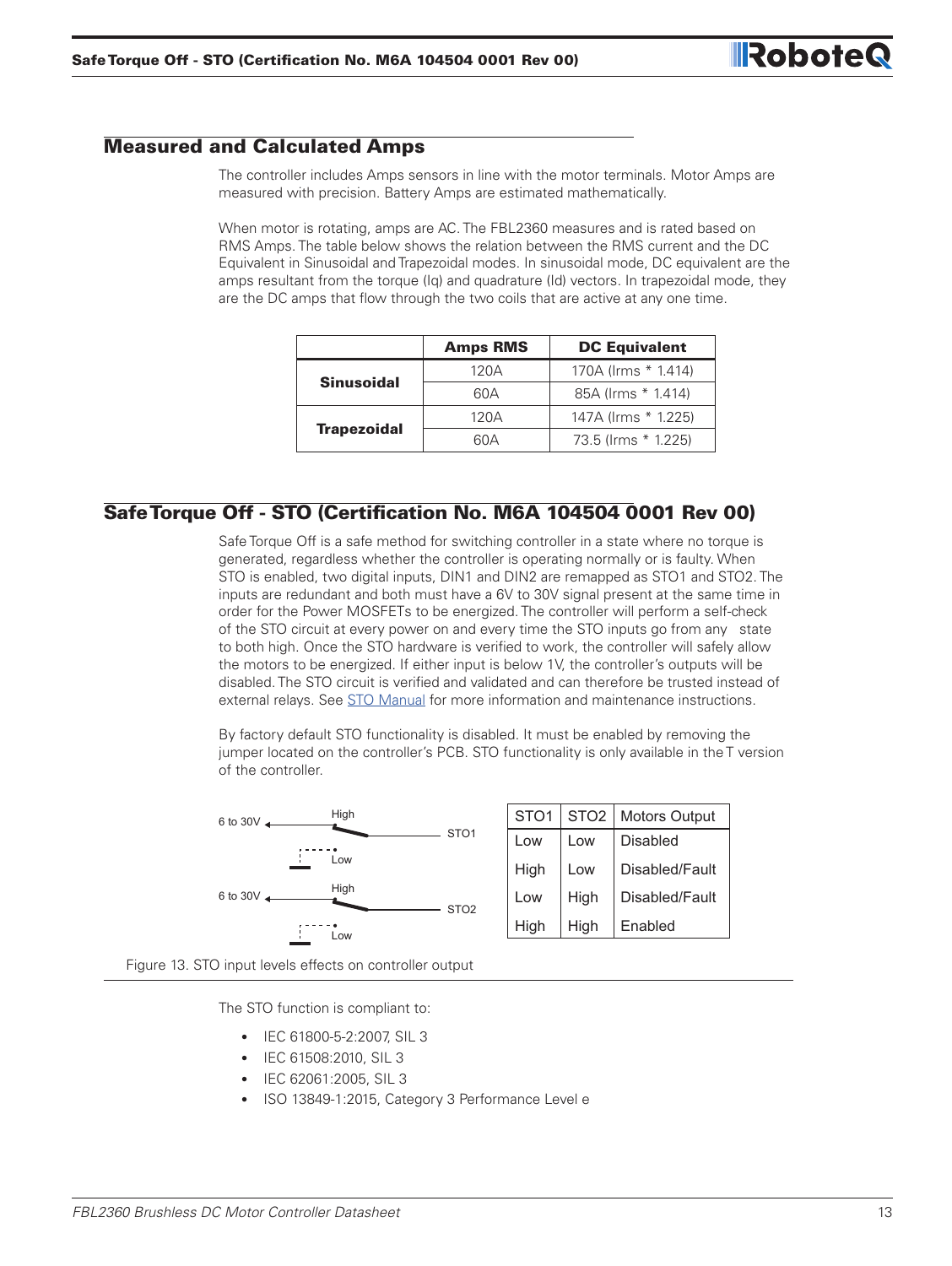# Important Warning

Activating STO does lead to no more torque generation on the motor. The motor will not be actively stopped but run out. In case of a multiple fault in the power stage a rotation might occur.

#### Secure Connection to AMP FASTON™ Tabs

Power Motor and Battery connections are made via standard 250mils (6.35mm) AMP FASTON Tabs. FASTON connectors provide a high current and very secure connection, proven over decades of use in the automotive industry. For maximum current handling, use connectors for AWG8 wires.

FASTON connectors have an extremely tight fit and will not come off on their own. It is recommended, nevertheless, that the wiring is made so that the cables are never pulling the connector outward.

Frequent disconnects and reconnects will eventually loosen the connector's grip on the tab. If frequent disconnection is required, consider using Positive Lock connectors from TE Connectivity or their equivalent. These connectors have a spring-loaded tab latch pin that will lock into the hole of the male tab.

### Electrical Specifications

#### Absolute Maximum Values

The values in the table below should never be exceeded, permanent damage to the controller may result.

| <b>Parameter</b>                                                                                                              | <b>Measure point</b>                              | Min   | <b>Typ</b> | Max    | <b>Units</b> |  |
|-------------------------------------------------------------------------------------------------------------------------------|---------------------------------------------------|-------|------------|--------|--------------|--|
| <b>Battery Leads Voltage</b>                                                                                                  | Ground to Vmot                                    |       |            | 60(1)  | Volts        |  |
| Reverse Voltage on Battery Leads                                                                                              | Ground to Vmot                                    | $-1$  |            |        | Volts        |  |
| Power Control Voltage                                                                                                         | Ground to PwrCtrl wire                            |       |            | 60(1)  | Volts        |  |
| Motor Leads Voltage                                                                                                           | Ground to U, V, W wires                           |       |            | 60(1)  | Volts        |  |
| Digital Output Voltage                                                                                                        | Ground to Output pins                             |       |            | 30     | Volts        |  |
| Analog and Digital Inputs Voltage                                                                                             | Ground to any signal pin on<br>DB25 & Hall inputs |       |            | 30     | Volts        |  |
| RS232 I/O pins Voltage                                                                                                        | External voltage applied to Rx<br>pins            |       |            | 30(2)  | Volts        |  |
| Case Temperature                                                                                                              | Case                                              | $-40$ |            | 85     | $^{\circ}C$  |  |
| Humidity                                                                                                                      | Case                                              |       |            | 100(3) | $\%$         |  |
| Note: Only PELV/SELV voltages shall be used                                                                                   |                                                   |       |            |        |              |  |
| Note 1: Can be even higher because of regeneration voltage. Never inject a DC voltage from a battery or<br>other fixed source |                                                   |       |            |        |              |  |
| Note 2: No voltage must be applied on Tx pin                                                                                  |                                                   |       |            |        |              |  |
| Note 3: Non condensing                                                                                                        |                                                   |       |            |        |              |  |

#### TABLE 7.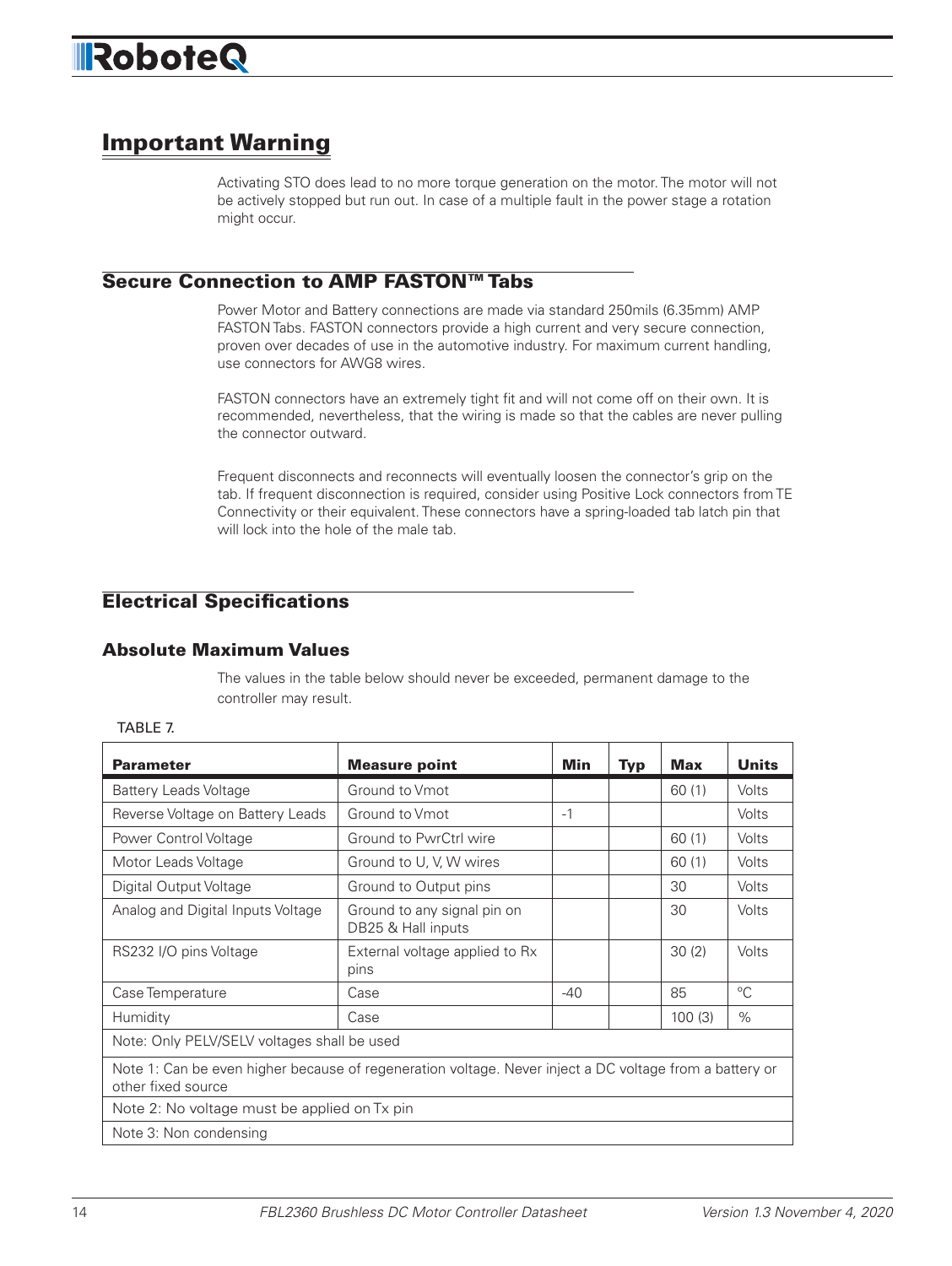### Power Stage Electrical Specifications (at 25ºC ambient)

|  | v<br>× |
|--|--------|
|--|--------|

| <b>Parameter</b>                                                                                                                                                                  | <b>Measure point</b>                          | <b>Model</b>    | <b>Min</b> | <b>Typ</b> | <b>Max</b> | <b>Units</b> |
|-----------------------------------------------------------------------------------------------------------------------------------------------------------------------------------|-----------------------------------------------|-----------------|------------|------------|------------|--------------|
| Input Voltage                                                                                                                                                                     | Ground to Vmot                                | All             | 0(1)       |            | 60         | Volts        |
| Input continuous Max Current                                                                                                                                                      | Power source current                          | All             |            |            | 80         | Amps         |
| Output Voltage                                                                                                                                                                    | Ground to U, V, W wires                       | All             | 0(1)       |            | 60(2)      | Volts        |
| Power Control Voltage                                                                                                                                                             | Ground to Power Control<br>wire               | All             | 0(1)       |            | 65         | Volts        |
| Minimum Operating Voltage                                                                                                                                                         | <b>VBat or PwrCtrl wires</b>                  | All             | 10(3)      |            |            | Volts        |
| Over Voltage protection range                                                                                                                                                     | Ground to Vmot                                | All             | 5          | 60(4)      | 63         | Volts        |
| Under Voltage protection range                                                                                                                                                    | Ground to Vmot                                | All             | 0          | 5(4)       | 63         | Volts        |
| Idle Current Consumption                                                                                                                                                          | Vmot or PwrCtrl wires                         | All             | 50         | 100(5)     | 150        | mA           |
| ON Resistance (Excluding                                                                                                                                                          | Vmot to U, V or W.                            | FBL2360         |            | 2.5        |            | mOhm         |
| wire resistance)                                                                                                                                                                  | Ground to U, V or W                           | <b>FBL2360S</b> |            | 1.25       |            | mOhm         |
| Max Current for 30s                                                                                                                                                               | Motor current                                 | FBL2360         |            |            | 60         | Amps         |
|                                                                                                                                                                                   |                                               | <b>FBL2360S</b> |            |            | 120        | Amps         |
| Continuous Max Current                                                                                                                                                            | Motor current                                 | FBL2360         |            |            | 40 (6)     | Amps         |
| per channel                                                                                                                                                                       |                                               | <b>FBL2360S</b> |            |            | 80(6)      | Amps         |
| Current Limit range                                                                                                                                                               | Motor current                                 | FBL2360         | 10         | 50 (7)     | 60         | Amps         |
|                                                                                                                                                                                   |                                               | <b>FBL2360S</b> | 20         | 100(7)     | 120        | Amps         |
| <b>Stall Detection Amps range</b>                                                                                                                                                 | Motor current                                 | FBL2360         | 10         | 60 (7)     | 60         | Amps         |
|                                                                                                                                                                                   |                                               | <b>FBL2360S</b> | 20         | 120(7)     | 120        | Amps         |
| Stall Detection timeout range                                                                                                                                                     | Motor current                                 | All             | 1          | 500<br>(8) | 65000      | msec         |
| <b>Short Circuit Detection</b><br>threshold (9)                                                                                                                                   | Between Motor wires<br>or Between Motor wires | FBL2360         |            |            | 125(10)    | Amps         |
|                                                                                                                                                                                   | and ground or Between<br>Motor wires and Vmot | <b>FBL2360S</b> |            |            | 250 (10)   | Amps         |
| Motor Acceleration/<br>Deceleration range                                                                                                                                         | Motor Output                                  | All             | 100        | 500(11)    | 65000      | msec         |
| Power cable thickness                                                                                                                                                             | Power input and output                        | All             |            | 8          |            | <b>AWG</b>   |
| Note 1: Negative voltage will cause a large surge current. Protection fuse needed if battery polarity<br>inversion is possible                                                    |                                               |                 |            |            |            |              |
| Note 2: Can be even higher because of regeneration voltage. Never inject a DC voltage from a battery or<br>other fixed source                                                     |                                               |                 |            |            |            |              |
| Note 3: Minimum voltage must be present on VBat or Power Control wire                                                                                                             |                                               |                 |            |            |            |              |
| Note 4: Factory default value. Adjustable in 0.1V increments                                                                                                                      |                                               |                 |            |            |            |              |
| Note 5: Current consumption is lower when higher voltage is applied to the controller's VBat or PwrCtrl wires                                                                     |                                               |                 |            |            |            |              |
| Note 6: Estimate. Limited by case temperature. Current may be higher with better cooling                                                                                          |                                               |                 |            |            |            |              |
| Note 7: Factory default value. Adjustable in 0.1A increments                                                                                                                      |                                               |                 |            |            |            |              |
| Note 8: Factory default value. Time in ms that Stall current must be exceeded for detection                                                                                       |                                               |                 |            |            |            |              |
| Note 9: Controller will stop until restarted in case of short circuit detection" change with "Controller will<br>stop until zero command given in case of short circuit detection |                                               |                 |            |            |            |              |
| Note 10: Approximate value                                                                                                                                                        |                                               |                 |            |            |            |              |
| Note 11: Factory default value. Time in ms for power to go from 0 to 100%                                                                                                         |                                               |                 |            |            |            |              |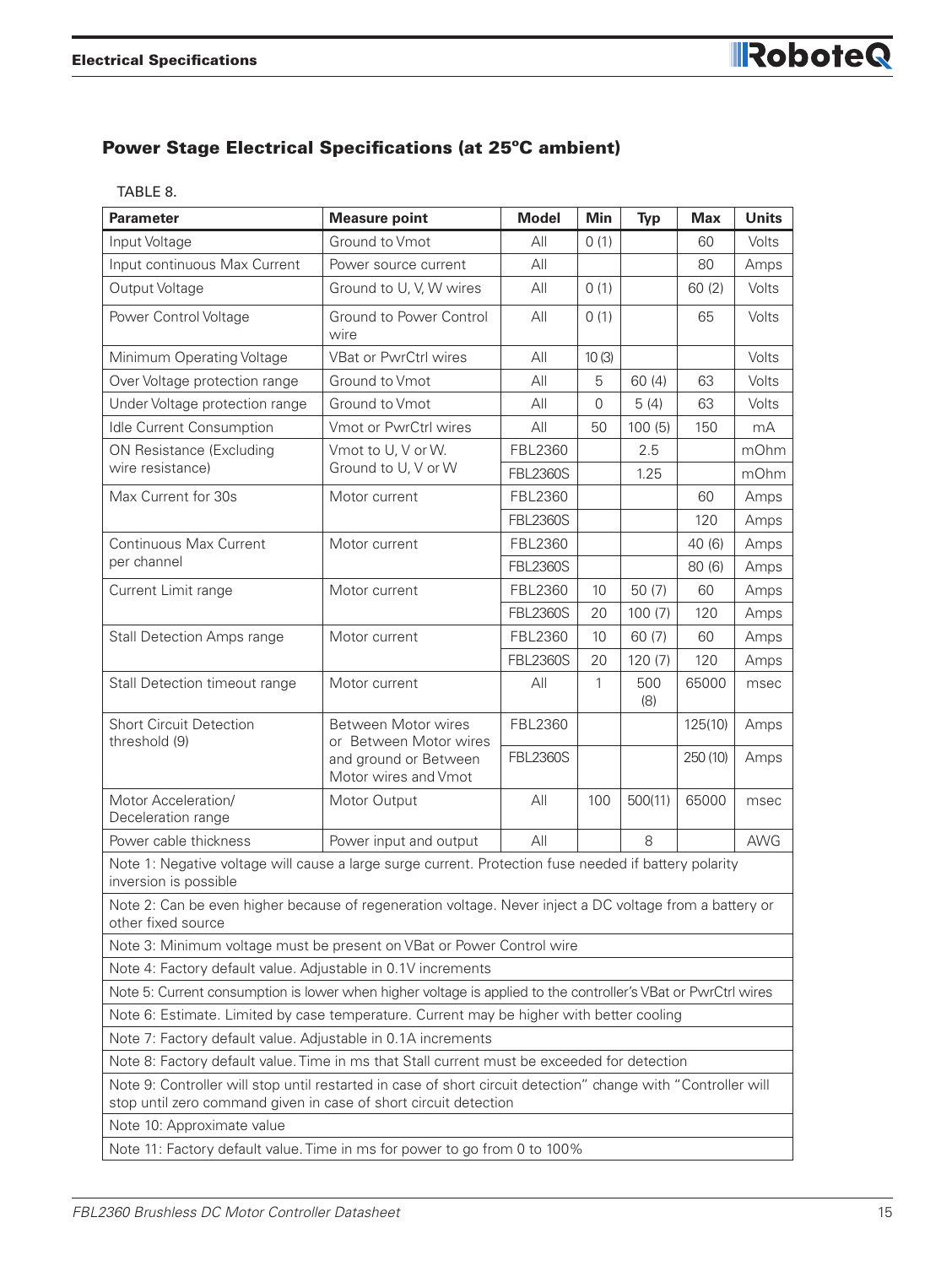#### Command, I/O and Sensor Signals Specifications

TABLE 9.

| <b>Parameter</b>                   | <b>Measure point</b>       | <b>Min</b> | <b>Typ</b> | <b>Max</b> | <b>Units</b> |
|------------------------------------|----------------------------|------------|------------|------------|--------------|
| Main 5V Output Voltage             | Ground to 5V pins on       | 4.6        | 4.9        | 5.2        | Volts        |
| 5V Output Current                  | 5V pins on RJ45 and DSub15 |            |            | 200(1)     | mA           |
| Digital Output Voltage             | Ground to Output pins      |            |            | 30         | Volts        |
| Output On resistance               | Output pin to ground       |            | 0.25       | 0.5        | Ohm          |
| Output Short circuit threshold     | Output pin                 | 1.7        |            | 3.5        | Amps         |
| <b>Digital Output Current</b>      | Output pins, sink current  |            |            | 1.5        | Amps         |
| Input Impedances (except DIN11-19) | AIN/DIN Input to Ground    |            | 53         |            | kOhm         |
| Digital Input 0 Level              | Ground to Input pins       | $-1$       |            | 1          | Volts        |
| Digital Input 1 Level              | Ground to Input pins       | 3          |            | 30         | <b>Volts</b> |
| Analog Input Range                 | Ground to Input pins       | $\Omega$   |            | 5.1        | Volts        |
| Analog Input Precision             | Ground to Input pins       |            | 0.5        |            | $\%$         |
| Analog Input Resolution            | Ground to Input pins       |            | 1          |            | mV           |
| Encoder Frequency                  |                            |            |            | 500        | kHz          |
| Pulse durations                    | Pulse inputs               | 20000      |            | 10         | <b>US</b>    |
| Pulse repeat rate                  | Pulse inputs               | 50         |            | 250        | Hz           |
| Pulse Capture Resolution           | Pulse inputs               |            | 1          |            | <b>US</b>    |
| Frequency Capture                  | Pulse inputs               | 100        |            | 1000       | Hz           |
| Note 1: Sum of all 5VOut outputs   |                            |            |            |            |              |

### Operating & Timing Specifications

#### TABLE 10.

| <b>Parameter</b>                                              | <b>Measure Point</b>     | Min            | Typ        | Max   | <b>Units</b> |  |
|---------------------------------------------------------------|--------------------------|----------------|------------|-------|--------------|--|
| Command Latency                                               | Command to output change | $\overline{0}$ | 0.5        |       | ms           |  |
| <b>PWM Frequency</b>                                          | Motor Output             | 10             | 16         | 25    | kHz          |  |
| Closed Loop update rate                                       | Internal                 |                | 1000       |       | Hz           |  |
| RS232 baud rate                                               | Rx & Tx pins             |                | 115200 (1) |       | Bits/s       |  |
| RS232 Watchdog timeout                                        | R <sub>x</sub> pin       | 1(2)           |            | 65000 | ms           |  |
| Note 1: 115200, 8-bit, no parity, 1 stop bit, no flow control |                          |                |            |       |              |  |
| Note 2: May be disabled with value 0                          |                          |                |            |       |              |  |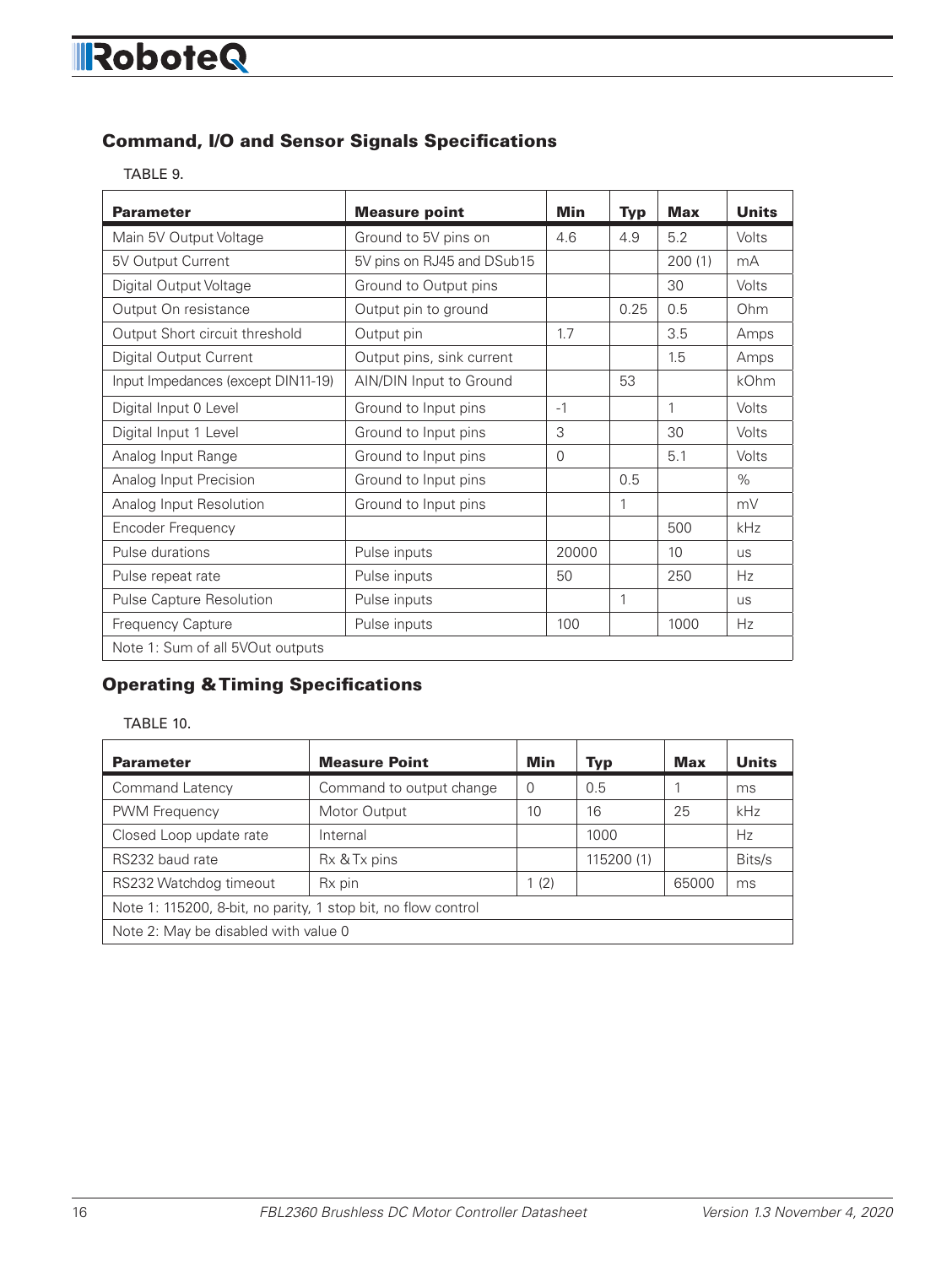#### Motor Characteristics Requirement for FOC current control

For proper FOC current control and motor operation under sinusoidal commutation, it is necessary for the motor to meet a minimum load inductance, minimum load L/R and maximum electric operating speed requirements. The minimum required inductance is necessary in order to ensure low Total Harmonic Distortion (THD) of the motor current. Furthermore, to achieve proper current response and stability, the controller's current loop sampling rate will limit the minimum permissible motor time constant τ=L/R and the maximum operating electric speed.

#### TABLE 11

| <b>Parameter</b>                             | Input DC Voltage (V) | Value | <b>Units</b> |
|----------------------------------------------|----------------------|-------|--------------|
| Minimum load phase inductance (1)            | 12                   | 25    | uН           |
|                                              | 24                   | 40    | uН           |
|                                              | 48                   | 60    | uН           |
|                                              | 60                   | 80    | uH           |
| Minimum load inductance/resistance ratio (1) | $0 - 60$             |       | msec         |
| Maximum operating electric speed (2)         | $0 - 60$             | 15000 | <b>RPM</b>   |

Note 1: Star connected three phase load considered. In case the motor phase inductance does not fulfill the above requirements (minimum phase inductance and inductance/resistance ratio) an external AC inductor with proper inductance value is recommended to be added.

Note 2: Maximum rotor speed is calculated from the maximum operating electric speed and pole pairs. For example, in a motor with 4 pole pairs the maximum operating rotor speed is  $15000/4 =$ 3750 rpm

#### Scripting

#### TABLE 12.

| <b>Parameter</b>              | <b>Measure Point</b> | Min    | <b>Typ</b> | <b>Max</b> | <b>Units</b> |
|-------------------------------|----------------------|--------|------------|------------|--------------|
| <b>Scripting Flash Memory</b> | Internal             |        | 32K        |            | <b>Bytes</b> |
| Max Basic Language programs   | Internal             | 2000   |            | 3000       | Lines        |
| Integer Variables             | Internal             |        | 4096       |            | Words (1)    |
| Boolean Variables             | Internal             |        | 8192       |            | Symbols      |
| <b>Execution Speed</b>        | Internal             | 50 000 | 100 000    |            | Lines/s      |
| Note 1: 32-bit words          |                      |        |            |            |              |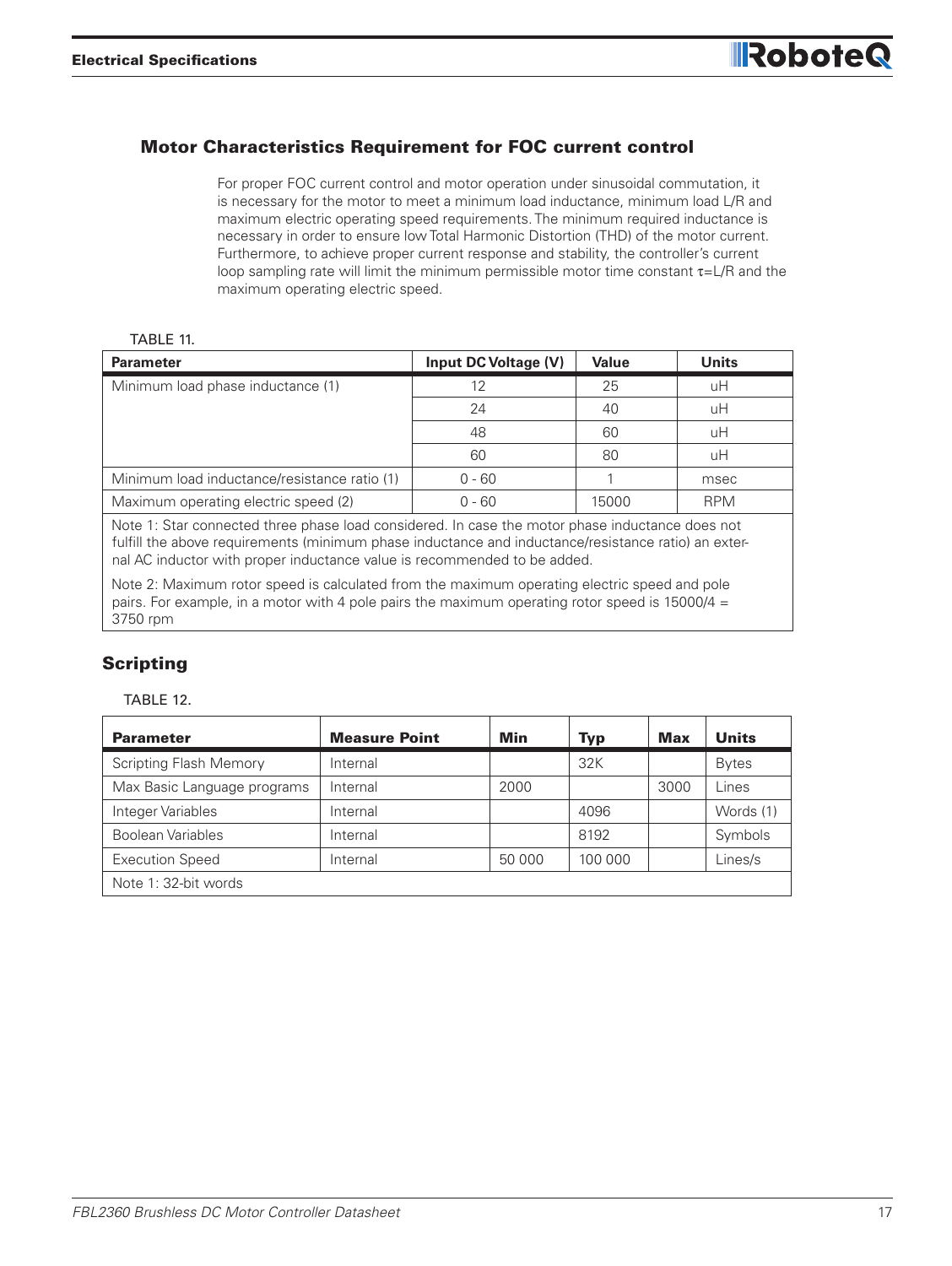### Thermal Specifications

TABLE 13.

| <b>Parameter</b>                                                                                                                                                                                                                             | <b>Measure Point</b>     | Min          | <b>Typ</b>    | <b>Max</b>    | <b>Units</b> |  |
|----------------------------------------------------------------------------------------------------------------------------------------------------------------------------------------------------------------------------------------------|--------------------------|--------------|---------------|---------------|--------------|--|
| Case Temperature                                                                                                                                                                                                                             | Case                     | $-40$        |               | 85(1)         | $\circ$ C    |  |
| Thermal Protection range                                                                                                                                                                                                                     | Case                     | 80           |               | 90(2)         | $^{\circ}C$  |  |
| Power Dissipation                                                                                                                                                                                                                            | Case                     |              |               | 70            | Watts        |  |
| Thermal resistance                                                                                                                                                                                                                           | Power MOSFETs to case    |              |               | 0.6           | °C/W         |  |
| Humidity                                                                                                                                                                                                                                     | Case                     |              |               | 95            | $\%$         |  |
| Ambient temperature                                                                                                                                                                                                                          | Ambient                  |              |               | 55            | $\circ$ C    |  |
| Pollution Degree                                                                                                                                                                                                                             | $\overline{\phantom{a}}$ |              |               |               |              |  |
| Fast fuse to install (3)                                                                                                                                                                                                                     | FBL2360 (4)              | 40           |               | $2 \times 40$ | Amps         |  |
|                                                                                                                                                                                                                                              | FBL2360S (4)             |              | $2 \times 40$ |               | Amps         |  |
| Overload motor protection                                                                                                                                                                                                                    | $\overline{\phantom{a}}$ | Check note 5 |               |               |              |  |
| Note 1: Thermal protection will protect the controller power                                                                                                                                                                                 |                          |              |               |               |              |  |
| Note 2: Max allowed power out starts lowering at minimum of range, down to 0 at max of range                                                                                                                                                 |                          |              |               |               |              |  |
| Note 3: There are two power terminal tabs. Fuse should be installed in both of them for safety.                                                                                                                                              |                          |              |               |               |              |  |
| Note 4: In dual channel controller, for operating only one channel install 40A fuse and for operating both<br>channels 2 x 40A fuse should be installed. Power source must be capable to blow the fuse instantly in<br>case of short circuit |                          |              |               |               |              |  |
| Note 5: Current limiting mechanism available through firmware. External overload motor protection can<br>be used if required (provided by user)                                                                                              |                          |              |               |               |              |  |

### STO Specifications

TABLE 14.

| <b>Parameter</b>          | <b>Measure Point</b>                               | Min   | <b>Typ</b> | <b>Max</b> | <b>Units</b> |
|---------------------------|----------------------------------------------------|-------|------------|------------|--------------|
| STO Input High Level      | Ground to STO input pin                            | 6     |            | 30(1)      | Volts        |
| STO Input Low Level       | Ground to STO input pin                            | 0     |            |            | Volts        |
| STO Response Time         | Input to output change                             |       |            | 5          | msec         |
| STO Operating temperature |                                                    | $-20$ |            | 55         | °C           |
| STO Storage temperature   |                                                    | $-20$ |            | 70         | $^{\circ}C$  |
| Humidity                  |                                                    | 5     |            | 95         | $\%$         |
| IP degree                 |                                                    |       |            | IP40       |              |
| <b>Operating Altitude</b> |                                                    |       |            | 2000       | m            |
| Cable Length              |                                                    |       |            | 2          | m            |
| <b>EMC</b> Immunity       | According to IEC 61800-3 and IEC 61800-5-2 Annex E |       |            |            |              |
| <b>CE</b> Declaration     | Available at www.roboteg.com                       |       |            |            |              |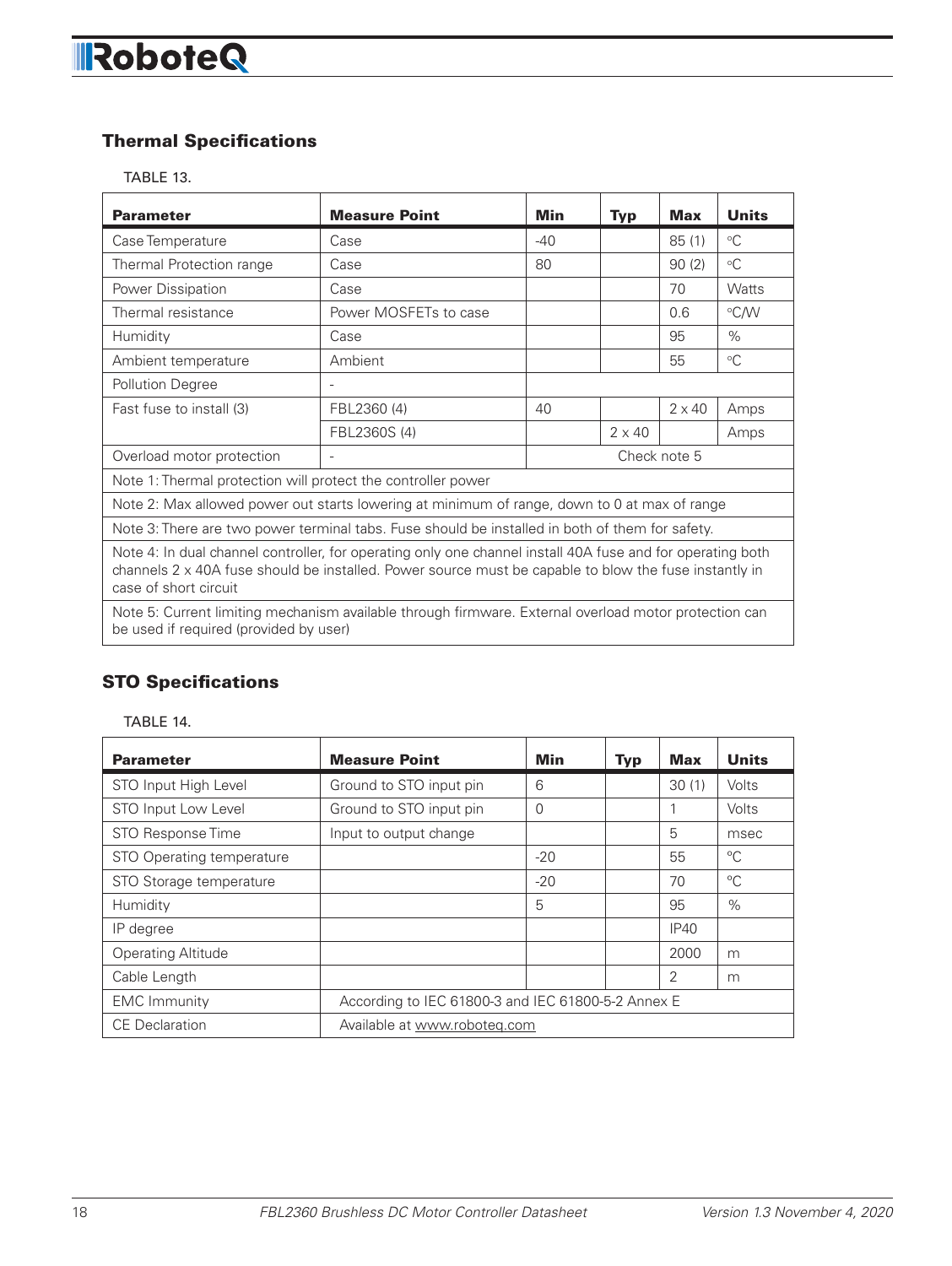#### Mechanical Specifications

TABLE 15.

| <b>Parameter</b>       | <b>Measure Point</b> | Min | <b>Typ</b> | <b>Max</b> | <b>Units</b> |
|------------------------|----------------------|-----|------------|------------|--------------|
| Weight                 | <b>Board</b>         |     | 500(1)     |            | q (lbs)      |
| Power Connectors width | Terminal tab         |     | 0.25       |            | Inches       |



FIGURE 14. FBL2360 side view and dimensions



FIGURE 15. FBL2360 top view and dimensions